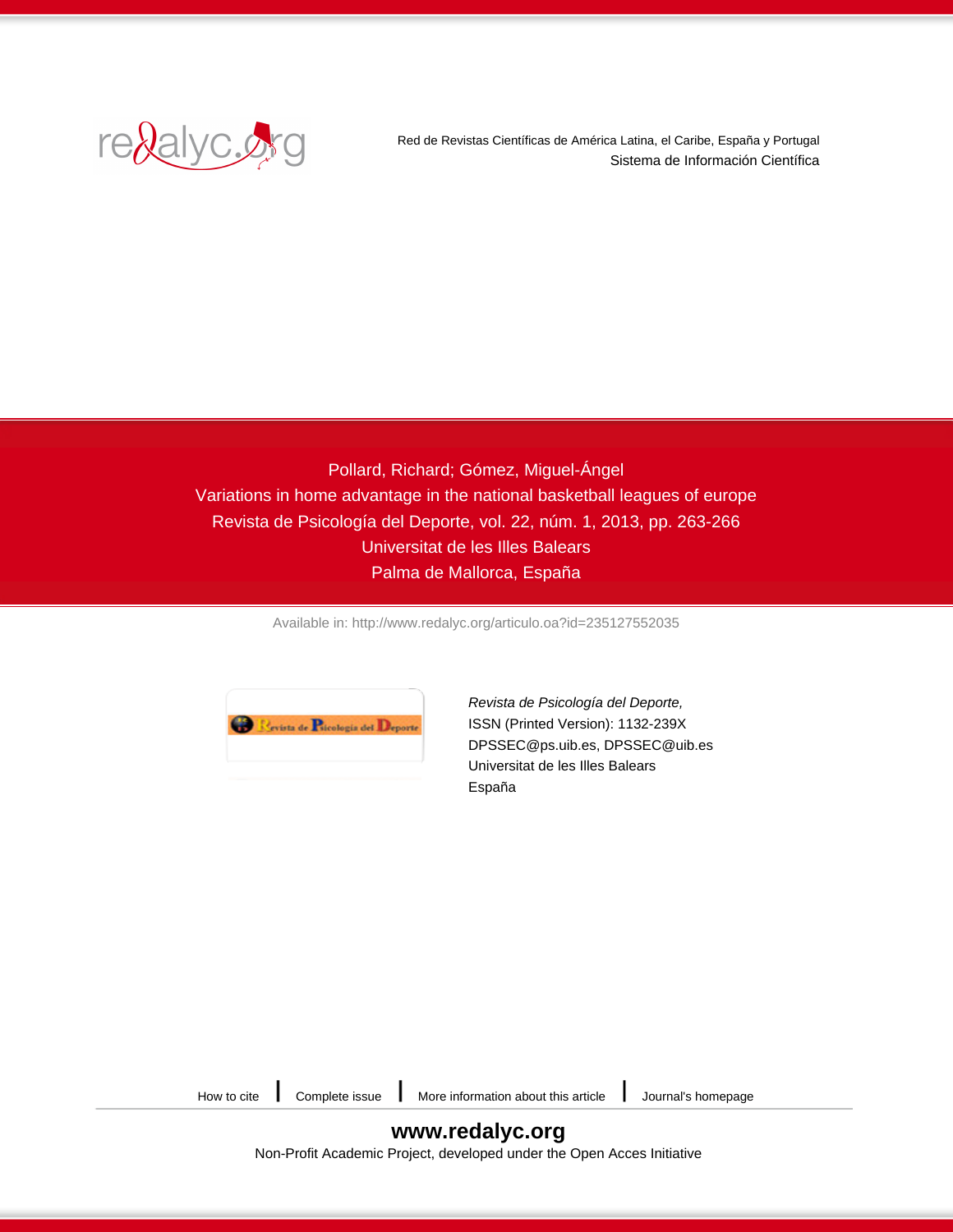# **Variations in home advantage in the national basketball leagues of europe**

## **Richard Pollard**\* **and Miguel-Ángel Gómez**\*\*

#### *VAriAtions in home AdVAntAge in the nAtionAl bAsketbAll leAgues of europe*

KEYWORDS: Home advantage, Basketball, Competitive balance, Regional variations.

ABSTRACT: Home advantage is a well established phenomenon in basketball, but little is known about its variability among different countries. The purpose of the study was to compare the magnitude of the home advantage in the national basketball leagues of Europe. Thirty-five countries were included and the final standings of league tables for the three seasons 2009-10 to 2011-12 analyzed, a total of 17,099 games. The advantage was highest in Bosnia-Herzegovina and Croatia, where over 70% of games were won by the home team, well above the mean for all countries (60.7%). After controlling for variations in the competitive balance of each league, as well as for proxy variables representing crowd size and travel distance, home advantage in the 10 Balkan countries was found to be significantly higher than elsewhere (*p* < 0.001). This Balkan effect added an estimated 5.1 percentage points to the home advantage. The pattern of results was very similar to a prior comparable study for football in Europe (overall average 61%), with a correlation between the football and basketball home advantage values of *r* = +.516. The explanation suggested for football is likely to apply also to basketball. That is, the effect on players, crowds and referees of an increased sense of territorial protection in Balkan countries due to the long history of conflict in the region, deep ethnic and religious rivalries and mistrust of outsiders, all heightened by the mountainous terrain and the isolation of many locations.

There is now a vast literature on the effects of home advantage on performance in sport covering many different aspects of the phenomenon. This paper focuses on an area which has received little attention. This relates specifically to home advantage in basketball leagues in Europe and in particular variations between different countries. Most previous studies of home advantage in basketball in Europe have focused on gamerelated statistics in competition in Spain (García, Saéz, Ibáñez, Parejo and Cañadas, 2009; Gómez, Lorenzo, Ortega and Olmedilla, 2007; Gómez, Lorenzo, Sampaio, Ibáñez and Ortega, 2008). Only two studies have used data from more than one country. Pollard and Gómez (2007) compared the home advantage in the national leagues of four European countries and the NBA in the United States from 1995 to 2007. Home advantage was highest in Greece and Italy (66%), followed by France (63%) and Spain (61%) and lowest in the United States (60%). Gómez and Pollard (2011) used six seasons from 2003- 04 to 2008-09 and seven countries and found that home advantage in Romania and Greece (both 65%) was significantly higher than in both Turkey (58%) and Lithuania (56%), with intermediate values for Bulgaria, Russia and Spain.

In football, two studies have considered regional differences in home advantage between the national leagues of European countries. Pollard (2006) found large differences between 51 countries of the Union of European Football Associations (UEFA) in the six seasons immediately prior to 2004, ranging from a high of 79% in Bosnia to 49% (no home advantage) in Andorra. In general home advantage in the countries of the Balkan region of south-east Europe was significantly higher than elsewhere, on

average over ten percentage points. Countries of northern Europe, especially the three Baltic counties of Estonia, Latvia and Lithuania had below average home advantage values. It was hypothesized that the high Balkan home advantage was due to a heightened sense of territorial protection in those countries. In a comparison of home advantage in the men's and women's domestic football leagues of 26 countries in Europe from 2004 - 2010, Pollard and Gómez (2012) found less variability than in the previous study, but this was partly because all Balkan countries except Serbia were excluded from the analysis as they did not have national women's leagues. In this study the need to control for competitive balance when comparing home advantage in the leagues of different countries was emphasized.

In the present study a comparison of home advantage in domestic basketball leagues throughout Europe was undertaken. It was hypothesized that a similar pattern would emerge as was seen for football. First, home advantage would exist in all leagues. Second, there would, after controlling for competitive balance, be regional variation with the advantage in the Balkans higher than elsewhere since, if territorial protection was a contributing factor, it should apply to basketball in the same way as had been shown for football.

## **Method**

Home and away final league tables were obtained from the websites (www.betexplorer.com and www.eurobasket.com). The inclusion of the most recent three seasons (2009-2010, 2010-2011 and 2011-2012) allowed 35 countries to be included. In most

Correspondence: Miguel Ángel Gómez Ruano. Faculty of Physical Activity and Sport Sciences. Polytechnic University of Madrid, C/ Martín Fierro s/n. 28040, Madrid, Spain. E-mail: magor\_2@yahoo.es

<sup>\*</sup> California Polytechnic State University.

<sup>\*</sup> Universidad Politécnica de Madrid

*<sup>–</sup> Artículo invitado con revisión*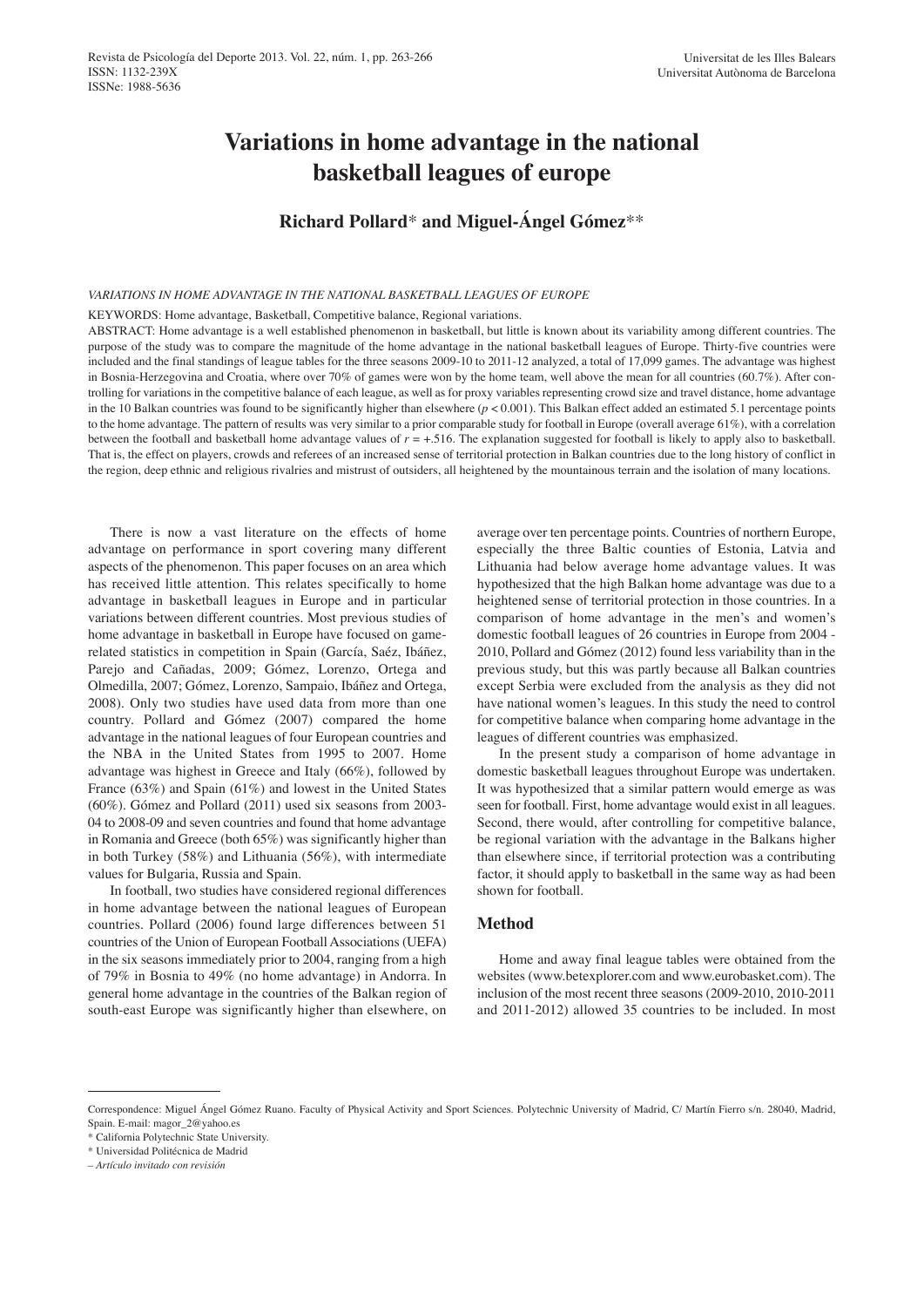countries a perfectly balanced playing schedule was used; that is, each team played each other team the same number of times at home and away. There were a few exceptions leading to slight imbalance, but likely to have had a minimal effect when considering the home advantage present in the entire league. For some countries in some seasons each team played the other three times and thus not the same number at home and away. Albania, England, Israel, Russia, Switzerland and Ukraine were the countries involved. On three occasions a single game was left unplayed at the end of a season, in Belgium (2011-2012), Italy (2010-2011) and Serbia (2010-2011). The countries used in the basketball analysis were the same as for the comparable football study (Pollard, 2006) with two exceptions, the United Kingdom and Serbia. In football, England, Scotland, Wales and Northern Ireland each have their own league. For basketball the British national league covers all of the United Kingdom. However there are currently no teams from Wales and Northern Island and only one from Scotland. Thus for the purpose of comparison with football, United Kingdom basketball was matched with English football. At the time of the football study, the Serbian league incorporated what are now the separate countries of Serbia, Montenegro and Kosovo, all of which now have their own basketball leagues. Thus Serbia for football is slightly different from Serbia for basketball.

In accordance with previous studies, home advantage was quantified as 'home winning percentage', defined as the number of games won at home expressed as a percentage of all games played.

Competitive balance within a league was quantified using the method of Trandel and Maxcy (2011) developed for sport in North America. The method has been adapted and used for European league tables by Pollard and Gómez (2012) the higher the value, the more the competitive imbalance, a measure quantifying the amount that teams within a league differ in ability. Competitive balance is incorporated into the analysis because the more similar are the teams in ability in a league; the greater is likely to be the influence on home advantage in determining the result of a game. Conversely when teams of greatly different ability play each other, the stronger team is likely to win regardless of the effect of home advantage. For each country competitive balance was calculated for each of the three seasons and the mean value was used in the subsequent analysis.

Two other variables were used for each country. The current International Basketball Association (FIBA) ranking of each team was included as an estimate for the strength of each country's league. The ranking was done excluding non-European nations and the eleven unranked teams were all assigned an equal lowest ranking. Average crowd size was not available for all leagues. However, if it is assumed that the stronger the league, the larger the attendance, then the ranking could be considered as a proxy for crowd size. Travel distance, another variable with a suggested influence on home advantage could also not be measured directly. However the area of each country could be used as a proxy, with the ranking of areas used in the analysis, because the distribution of areas was highly skewed.

For the statistical analysis, the average home advantage over the three seasons was used as the dependent variable for each country. A multiple regression analysis was then used with the following explanatory variables: competitive balance, FIBA ranking, area rank and whether or not the country was located in the Balkans, together with all possible interactions.

## **Results**

Table 1 shows the basic data, with the countries arranged in descending order of home advantage. Home advantage was present in all countries. It was highest in Bosnia-Herzegovina (72.75%), just as it was in the comparable study of European football leagues (Pollard, 2006). The average home advantage was 60.7%, again very similar to football which was reported as 61%. Bosnia's neighbour, Croatia, another Balkan country, had the second highest advantage, also above 70%.

In the multiple regression analysis, an initial investigation established that none of the interactions were significant (all *p* > .30). The subsequent analysis of the individual predictor variables is shown in Table 2, the model having a value of  $R^2 = .509$ . The proxies for crowd size and travel did not have a significant effect on home advantage (both  $p > .10$ ), but competitive balance was clearly important  $(p < .001)$ . After controlling for this effect, being a Balkan country was also a significant predictor of home advantage  $(p = .001)$ , adding an average 5.1 percentage points to the advantage. The similarity between these results and those obtained for football (Pollard, 2006) was striking and was quantified by calculating the correlation coefficient between the home advantage values for the 33 countries common to both studies. The value was  $+.516$  ( $p = .002$ ) indicating a highly significant relationship between the two sports.

## **Discussion**

Home advantage was, as expected, found to exist in all of the 35 European national basketball leagues included in the study. There were, however, considerable variations between countries, from under 52% in Estonia and Georgia to over 70% in Bosnia-Herzegovina and Croatia. The finding from an earlier study involving home advantage in football had shown that the phenomenon was highest in the Balkan countries of south-east Europe (Pollard, 2006). This was also shown to be the case for basketball, suggesting that whatever factor had been at work for football also applied to basketball. In the football study, Pollard (2006) hypothesized that because of the long history of conflict in the Balkans and because of the mountainous terrain and isolation of some areas, a heightened sense of territorial protection was a major cause affecting both the players and their supporters. This in turn might be an influence on the manner in which referees made key decisions in the game, all these factors contributing to the greater home advantage seen in the region. If this was the case then there seems no reason to suppose that it might not apply equally to basketball. The fact that this has now been shown to be so lends further support to the concept of territorial protection as being a factor in the high home advantage seen in the Balkans. Bosnia-Herzegovina saw some of the worst ethnic conflict during the break-up of Yugoslavia and the country is still divided along ethnic lines into two autonomous entities, the Federation of Bosnia and Herzegovina (mainly Bosniak Muslims) and Republika Srpska (mainly Serb Orthodox Christians). This, together with the mountainous terrain and the region's deep-rooted history of distrust and violent discord, are the classic circumstances for territorial protection to be seen as a factor. The fact that teams in the Bosnian basketball league are split evenly between the two regions only serves to magnify the effects of the situation on home advantage. Croatia, too, is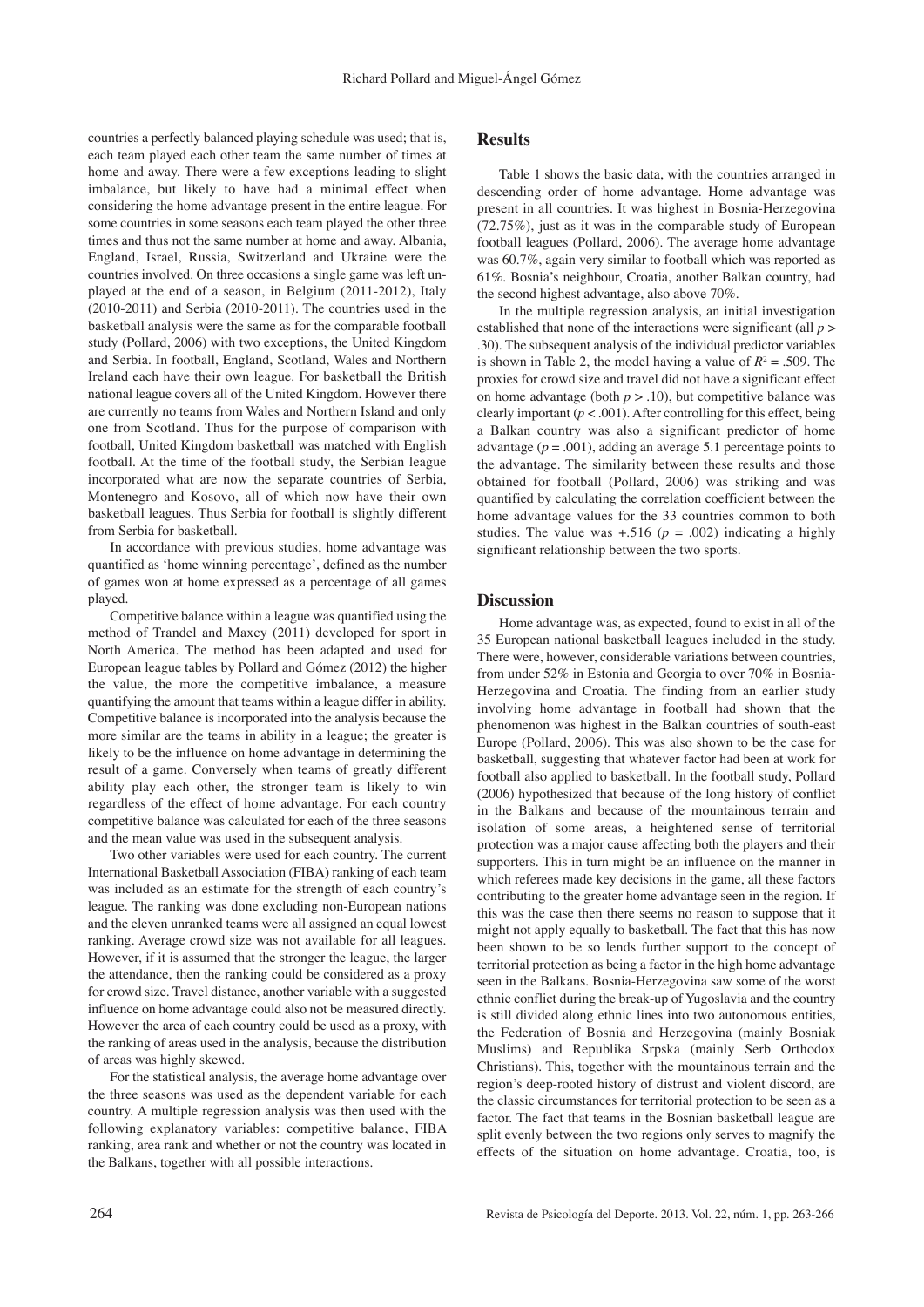recovering from the consequences of an ethnically triggered civil war, again a recipe for the same sort of feelings to spill over onto the arenas of competitive sport.

As in the football study, home advantage in the two Baltic countries for which basketball data was available (Estonia and Lithuania) both were well below the average. There is no obvious reason as to why home advantage should be low in the Baltic region, but it is interesting that for basketball it still occurred in Lithuania despite being the third ranked country in Europe and hence containing teams likely to be enjoying enthusiastic local crowd support.

The results also confirmed the importance of taking competitive balance into consideration when comparing the home advantage of national leagues. Not only were there considerable variations in this balance between the countries, but the variation was shown to be having an influence on home advantage when measured as winning percentage. The multiple regression analysis ensured that competitive balance was controlled for when investigating the significance of the Balkan factor and thus was not a contributing cause.

Finally the close relationship between basketball and football in both the magnitude and variation of home advantage among the countries of Europe suggested the likelihood of common causes, territorial protection being one of them.

| <b>Country</b>        | <b>HW</b> | AW  | $HA (\%)$ | <b>BALKAN</b>    | <b>FR</b>        | AR               | CB   |
|-----------------------|-----------|-----|-----------|------------------|------------------|------------------|------|
| BOSNIA-HERZEGOVINA    | 323       | 121 | 72.75     | $\mathbf{1}$     | 20               | 24               | 2.05 |
| <b>CROATIA</b>        | 204       | 86  | 70.34     | 1                | 11               | 23               | 1.67 |
| <b>SLOVAKIA</b>       | 375       | 169 | 68.93     | $\overline{0}$   | 30               | 25               | 2.04 |
| <b>BELGIUM</b>        | 283       | 148 | 65.66     | $\mathbf{0}$     | 23,5             | 29               | 2.19 |
| <b>GREECE</b>         | 341       | 179 | 65.58     | 1                | $\overline{c}$   | 14               | 2.51 |
| <b>SPAIN</b>          | 600       | 318 | 65.36     | $\theta$         | $\mathbf{1}$     | 5                | 2.19 |
| <b>ITALY</b>          | 466       | 255 | 64.63     | $\theta$         | 5                | 10               | 1.73 |
| <b>SERBIA</b>         | 347       | 198 | 63.67     | $\mathbf{1}$     | 6                | 20               | 2.19 |
| <b>MONTENEGRO</b>     | 170       | 100 | 62.96     | $\mathbf{1}$     | 23,5             | 34               | 1.91 |
| <b>GERMANY</b>        | 576       | 342 | 62.75     | $\overline{0}$   | 9                | $\boldsymbol{7}$ | 2.37 |
| <b>ROMANIA</b>        | 429       | 261 | 62.17     | $\mathbf{1}$     | 30               | 11               | 2.60 |
| <b>FYR MACEDONIA</b>  | 145       | 89  | 61.97     | $\mathbf{1}$     | 13               | 31               | 2.28 |
| <b>HUNGARY</b>        | 337       | 209 | 61.72     | $\theta$         | 30               | 16               | 2.56 |
| <b>SWEDEN</b>         | 356       | 224 | 61.38     | $\theta$         | 30               | 6                | 2.42 |
| <b>FINLAND</b>        | 459       | 289 | 61.36     | $\theta$         | 18               | 8                | 2.50 |
| <b>FRANCE</b>         | 439       | 281 | 60.97     | $\overline{0}$   | 8                | $\overline{4}$   | 1.90 |
| <b>UNITED KINGDOM</b> | 363       | 234 | 60.80     | $\overline{0}$   | 16               | 12               | 2.61 |
| <b>BULGARIA</b>       | 203       | 133 | 60.42     | $\,1\,$          | 14               | 15               | 2.82 |
| <b>UKRAINE</b>        | 463       | 304 | 60.37     | $\boldsymbol{0}$ | 20               | 3                | 2.52 |
| <b>ALBANIA</b>        | 90        | 60  | 60.00     | $\mathbf{1}$     | 30               | 30               | 2.62 |
| <b>PORTUGAL</b>       | 237       | 159 | 59.85     | $\boldsymbol{0}$ | 17               | 17               | 2.22 |
| <b>KOSOVO</b>         | 200       | 136 | 59.52     | $\mathbf{1}$     | 30               | 35               | 3.21 |
| <b>SWITZERLAND</b>    | 240       | 168 | 58.82     | $\overline{0}$   | 30               | 28               | 2.83 |
| <b>TURKEY</b>         | 423       | 297 | 58.75     | $\overline{0}$   | $\overline{4}$   | $\sqrt{2}$       | 2.33 |
| <b>POLAND</b>         | 276       | 194 | 58.72     | $\overline{0}$   | 15               | 9                | 1.99 |
| <b>CZECH REPUBLIC</b> | 325       | 231 | 58.45     | $\overline{0}$   | 22               | 19               | 2.92 |
| <b>LITHUANIA</b>      | 257       | 187 | 57.88     | $\overline{0}$   | $\overline{3}$   | 22               | 2.43 |
| <b>RUSSIA</b>         | 171       | 126 | 57.58     | $\overline{0}$   | $\boldsymbol{7}$ | $\mathbf{1}$     | 2.09 |
| <b>ISRAEL</b>         | 217       | 160 | 57.56     | $\overline{0}$   | 12               | 32               | 2.02 |
| <b>AUSTRIA</b>        | 211       | 163 | 56.42     | $\overline{0}$   | 30               | 18               | 2.34 |
| <b>SLOVENIA</b>       | 165       | 129 | 56.12     | $\overline{0}$   | 10               | 33               | 2.23 |
| <b>NETHERLANDS</b>    | 259       | 213 | 54.87     | $\overline{0}$   | 30               | 26               | 2.91 |
| <b>BELARUS</b>        | 166       | 142 | 53.90     | $\overline{0}$   | 30               | 13               | 3.22 |
| <b>ESTONIA</b>        | 190       | 178 | 51.63     | $\mathbf{0}$     | 30               | 26               | 3.15 |
| <b>GEORGIA</b>        | 157       | 153 | 50.65     | $\theta$         | 20               | 21               | 2.45 |

HA (%) = home advantage (percentage); HW = Home wins; AW = away wins; BALKAN = (1) Balkan countries, (0) no Balkan countries; FR = FIBA rank;  $AR = area$  rank;  $CB =$  competitive balance.

*table 1. home advantage and descriptive variables in european basketball leagues in europe, 2009-2012.*